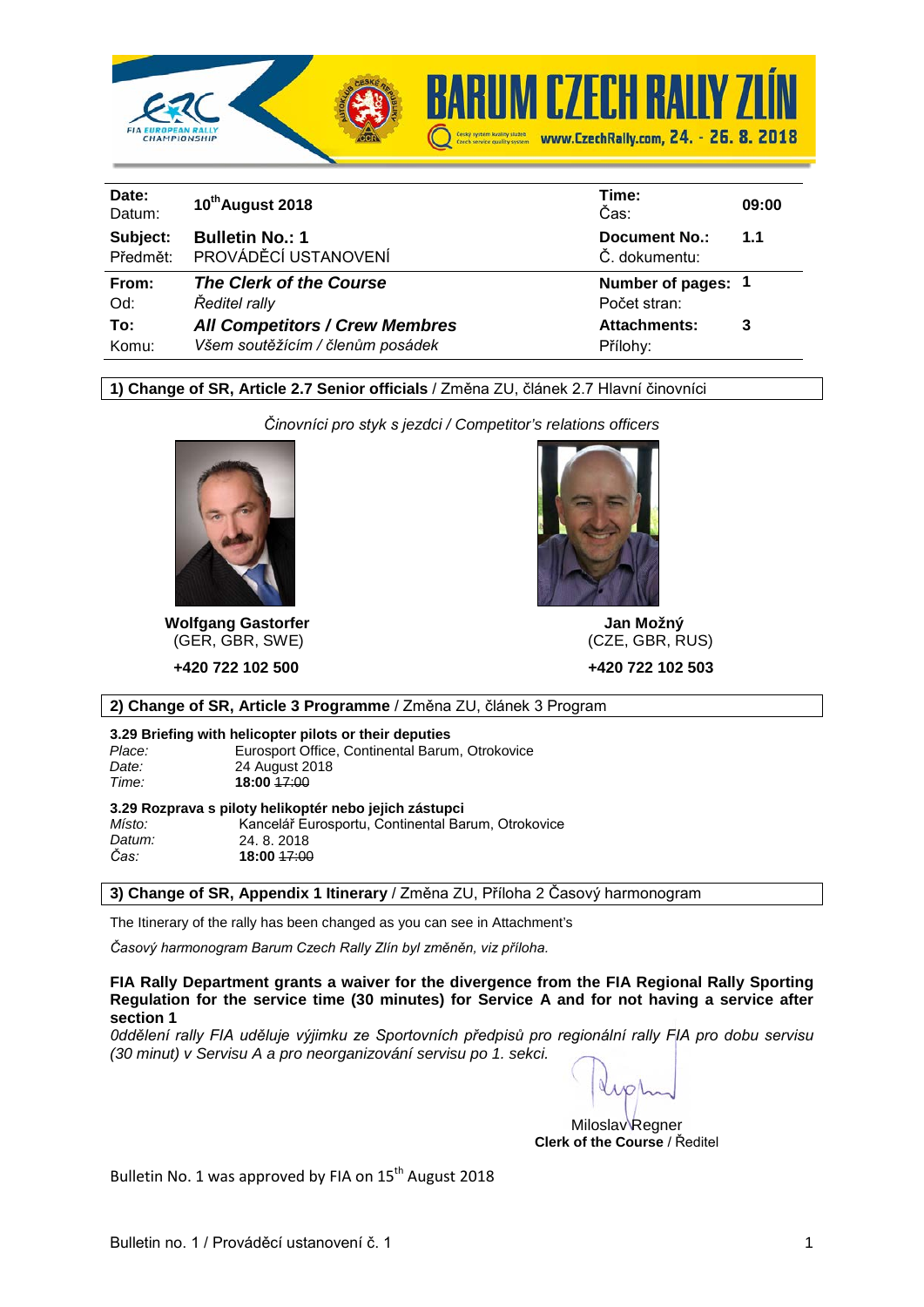

| Qualifying stage / Kvalifikační RZ (Sunrise: 5:54, Sunset: 19:47) |                                                             |                               |               |             |             | Friday 24 August 2018 |               |  |
|-------------------------------------------------------------------|-------------------------------------------------------------|-------------------------------|---------------|-------------|-------------|-----------------------|---------------|--|
|                                                                   |                                                             |                               |               |             |             |                       |               |  |
| SS/RZ                                                             | Location                                                    | SS distance                   | Liaison dist. | Total dist. | Target time | Av. Speed             | First car due |  |
| TC/ČK                                                             | Místo                                                       | RZ délka                      | Trať bez RZ   | Spoj. úsek  | Jízdní doba | Prům.rychlost         | Čas I. jezdce |  |
|                                                                   | TC FP Free Practice / Volný trénink                         | Free practice closes at: 9:25 |               |             |             | From:                 | 8:00          |  |
|                                                                   | TC QS Komárov                                               |                               |               |             |             |                       | 9:32          |  |
| OS.                                                               | <b>Komárov - BARUM</b>                                      | 4.84                          |               |             |             |                       | 9:35          |  |
|                                                                   | TC PF Parc Ferme - Otrokovice<br>(Early check-in permitted) |                               | 5.49          | 10.33       | 0:25        | 24.79                 | 10:00         |  |

| LEG 1, Section 1 (Sunrise: 5:54, Sunset: 19:47) |                                                                                        |                              |                           |                            | Friday 24 August 2018      |                                |
|-------------------------------------------------|----------------------------------------------------------------------------------------|------------------------------|---------------------------|----------------------------|----------------------------|--------------------------------|
| SS/RZ<br>TC/ČK                                  | Location<br>SS distance<br>Místo<br>RZ délka                                           | Liaison dist.<br>Trať bez RZ | Total dist.<br>Spoj. úsek | Target time<br>Jízdní doba | Av. Speed<br>Prům.rychlost | First car due<br>Čas I. jezdce |
|                                                 | Ceremonial Start - Zlín (City square / náměstí Míru)                                   |                              |                           |                            |                            | 16:00                          |
| 0                                               | Start of Leg 1 - Zlín (Vodní) & Technical Zone in<br>Zlín (Vodní) & Technical Zone out | 0.07                         | 0.07                      | 0:05                       | 0.84                       | 21:07<br>21:12                 |
| 1                                               | <b>MOGUL EXTREME SSS ZLÍN (3 laps)</b><br>9.51                                         |                              |                           |                            |                            | 21:15                          |
| 1Α                                              | Parc Fermé - Zlín (Next HQ / pod Velkým kinem)<br>(Early check-in permitted)           | 2.98                         | 12.49                     | 0:30                       | 24.98                      | 21:45                          |

**ct. 1**

**Sect**

Leg 1 (Section 1) totals **9,51** 3,05 12,56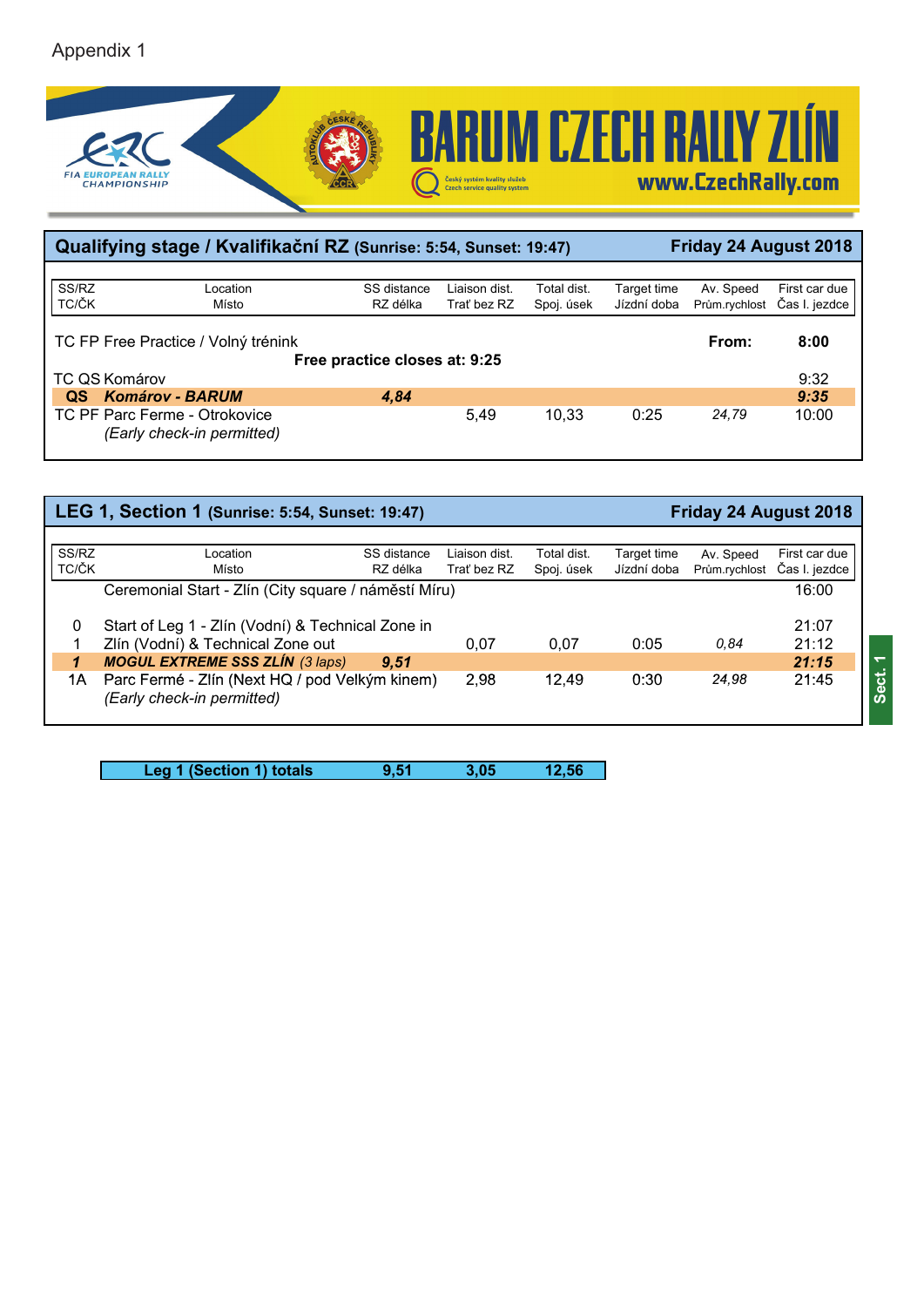



## **LEG 1, Section 2-4 (Sunrise: 5:56, Sunset: 19:45) Saturday 25 August 2018** 1B Re-start Leg 1 / Zlín (pod Velkým kinem / next HQ) 8:00 1C Technical Zone in 10,29 10,29 0:25 *24,70* 8:25 1D Service in 0:03 8:28 Service **A (Otrokovice)** (9,51) (13,34) (22,85) 0:30 1E Service out 8:58 *Refueling Zone - VPracing.EU (33,43) (111,08) (144,51)* 2 Nové Dvory 33,51 33,51 0:45 *44,68* 9:43 *2 Březová - SHERON 8,23 0:03 9:46* 3 Vsetín - Potůčky 30,95 39,18 0:50 *47,02* 10:36 *3 Semetín - CZECH REPUBLIC 11,55 0:03 10:39* 4 Hošťálková 1,96 13,51 0:30 *27,02* 11:09 *4 Rajnochovice - T-MOTOR 13,65 0:03 11:12* 4A Regrouping in 44,66 58,31 1:10 *49,98* 12:22 Regrouping **(pod Velkým kinem / next HQ)** 0:40 4B Regrouping out *0:03* 13:02 *Remote Refueling Zone Zlín next HQ - VPracing.EU (21,43) (48,33) (69,76)* 5 Babice 29,12 29,12 0:40 *43,68* 13:42 *5 Kudlovice - M-SERVIS 21,43 0:03 13:45* 5A Technical Zone in 19,21 40,64 0:50 48,77 14:35 First car due Čas I. jezdce Total dist. Spoj. úsek Target time Jízdní doba SS/RZ TC/ČK Av. Speed Prům.rychlost Location Místo SS distance RZ délka Liaison dist. Trať bez RZ 5B Technical Zone out & Service in 0:03 14:38 Service **B (Otrokovice)** (54,86) (159,41) (214,27) 0:30 5C Service out 15:08 *Refueling Zone - VPracing.EU (33,43) (111,08) (144,51)* 6 Nové Dvory 33,51 33,51 0:45 *44,68* 15:53 *6 Březová - SHERON 8,23 0:03 15:56* 7 Vsetín - Potůčky 30,95 39,18 0:50 *47,02* 16:46 *7 Semetín - CZECH REPUBLIC 11,55 0:03 16:49* 8 Hošťálková 1,96 13,51 0:30 *27,02* 17:19 *8 Rajnochovice - T-MOTOR 13,65 0:03 17:22* 8A Regrouping in 44,66 58,31 1:10 *49,98* 18:32 Regrouping **(pod Velkým kinem / next HQ)** 0:30 8B Regrouping out *0:03* 19:02 *Remote Refueling Zone Zlín next HQ - VPracing.EU (21,43) (48,33) (69,76) Light Fitting*

**BARUM CZECH RALLY ZLÍN** 

www.CzechRally.com

**Section 3**

Section 3

|     | Remote Refueling Zone Zijn next HQ - <b>VPraCing.EU</b>                      | (21,43) | (46,33)  | (09, 70)  |      |       |       |
|-----|------------------------------------------------------------------------------|---------|----------|-----------|------|-------|-------|
|     | <b>Light Fitting Zone Zlín</b>                                               |         |          |           |      |       |       |
| 9   | <b>Babice</b>                                                                |         | 29,12    | 29,12     | 0:40 | 43.68 | 19:42 |
| 9   | <b>Kudlovice - M-SERVIS</b>                                                  | 21,43   |          |           |      |       | 19:45 |
| 9Α  | Parc Fermé & Technical Zone in                                               |         | 19.21    | 40.64     | 0:50 | 48.77 | 20:35 |
| 9Β  | Parc Fermé out / Flexi Service in                                            |         |          |           | 0:03 |       | 20:38 |
|     | Flexi Service C (Otrokovice)                                                 | (54,86) | (159,41) | (214, 27) | 0:45 |       |       |
| 9C  | Flexi Service out (Early check-in permitted)                                 |         |          |           |      |       | 21:23 |
|     | Refueling Zone - VPracing.EU                                                 | (0,00)  | (23, 42) | (23, 42)  |      |       |       |
| 9D. | Parc Fermé - Zlín (Next HQ / Pod Velkým Kinem)<br>(Early check-in permitted) |         | 13,13    | 13,13     | 0:35 |       | 21:58 |

## **All Cars (except re-starting crews) to be in Parc Fermé no later than** 1:00

**Leg 1 totals 119,23 345,29 464,52**

Section 4 **Section 4**

Section<sub>2</sub> **Section 2**